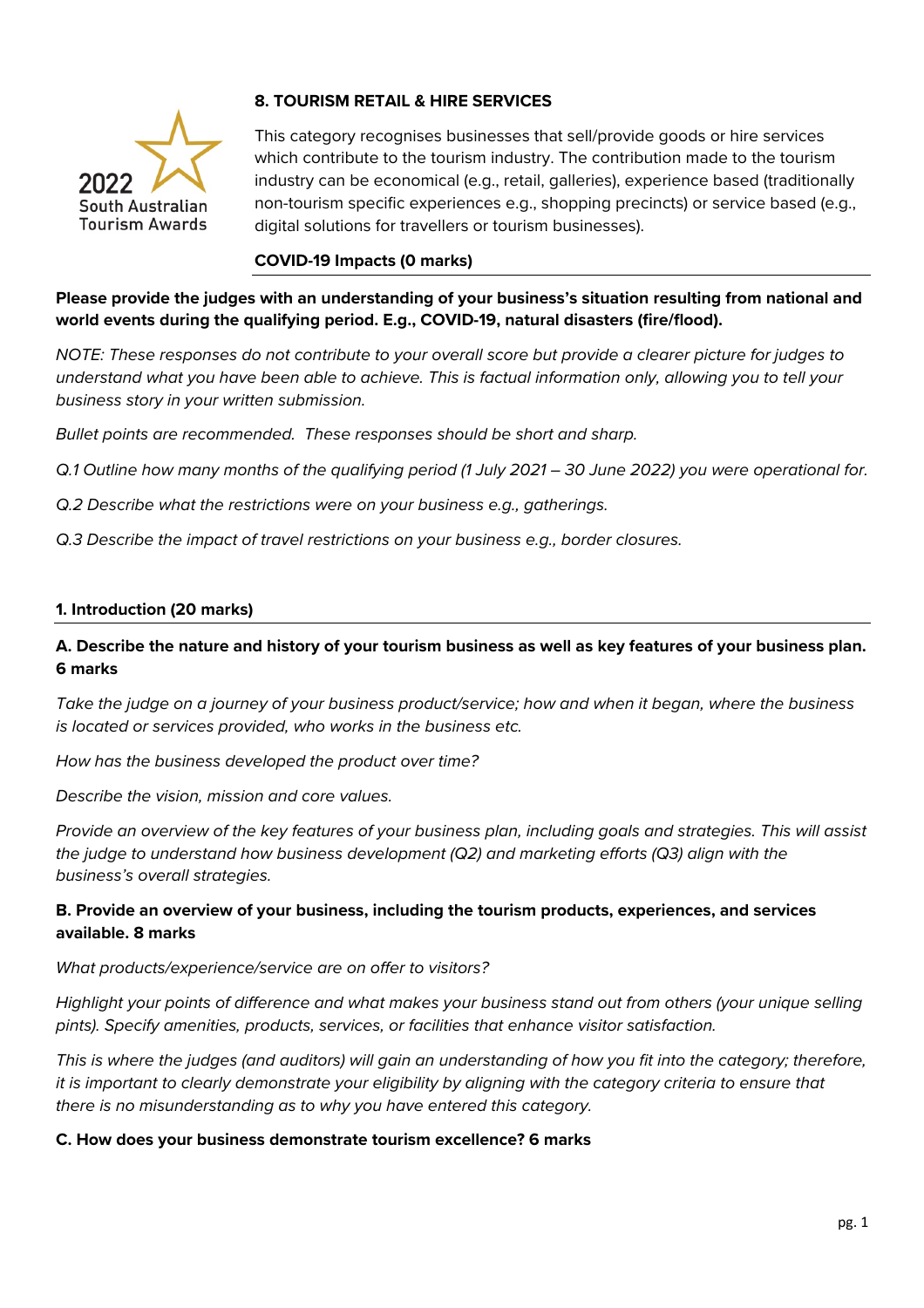*Demonstrate your commitment to tourism excellence by explaining the values and philosophy of your business. This should be reflected in your policies and procedures, on how staff is inducted, incentivised and/or trained – so include details of these to show the business commitment to excellence.*

*How has the business been actively involved with and contributed to the tourism industry (locally, regionally, and nationally) through both business and personal participation?* 

*Tourism excellence can also be demonstrated by listing any awards you have won and accreditations you hold.* 

## **IMAGES**

*Attach a minimum of two graphics to support and enhance your response provided. For example, a map of where you are located, images of the product/service and any specific facilities/amenities/services you have highlighted in your response, a collage of the accreditation programs you participate in and/or any award achievements.* 

## **2. Business Development (20 marks)**

## **A. During the qualifying period, what has your business implemented to improve your product/experience/service and/or to provide business recovery/resilience in the wake of national and world events? 9 marks**

*This question seeks to understand how you have improved the product/experience/service within the qualifying period. Additionally, or alternatively, it seeks to understand what strategies were implemented for business endurance through another year of challenging national and world events.* 

*To respond, consider any innovations and/or developments that were implemented or enhanced across the different areas of the business over this period. If many, include the most significant ones.* 

*An innovation can be defined as "The process of introducing new or significantly improved goods or services and/or implementing new or significantly improved processes." (Source: Australian Bureau of Statistics).*

*An enhancement could include, for example, a new experience/facility, updating point of sale processes to changing to ethically sourced supplies.* 

*Actions that supported the ongoing survival of your business could include, for example, diversifying your product/experience, seeking alternative ways for the delivery of the experience/product/service.* 

# **B. Why were these innovations/developments implemented and how does this align to the business overall goals and strategies? 6 marks**

*Explain the decision-making process and what drove the business to implement the innovations/developments mentioned in the previous answer. Consider how these enhances the visitor experience and/or supported business endurance.* 

*The judges will be looking for an understanding of what prompted the innovations/development e.g., was it a result of guest feedback, change in market demand, etc., or how it was anticipated to support business endurance in the current climate.* 

*Your response should include the research and planning undertaken by the business to reach the decisions taken. For example: external research that was considered, past customers surveyed, etc.*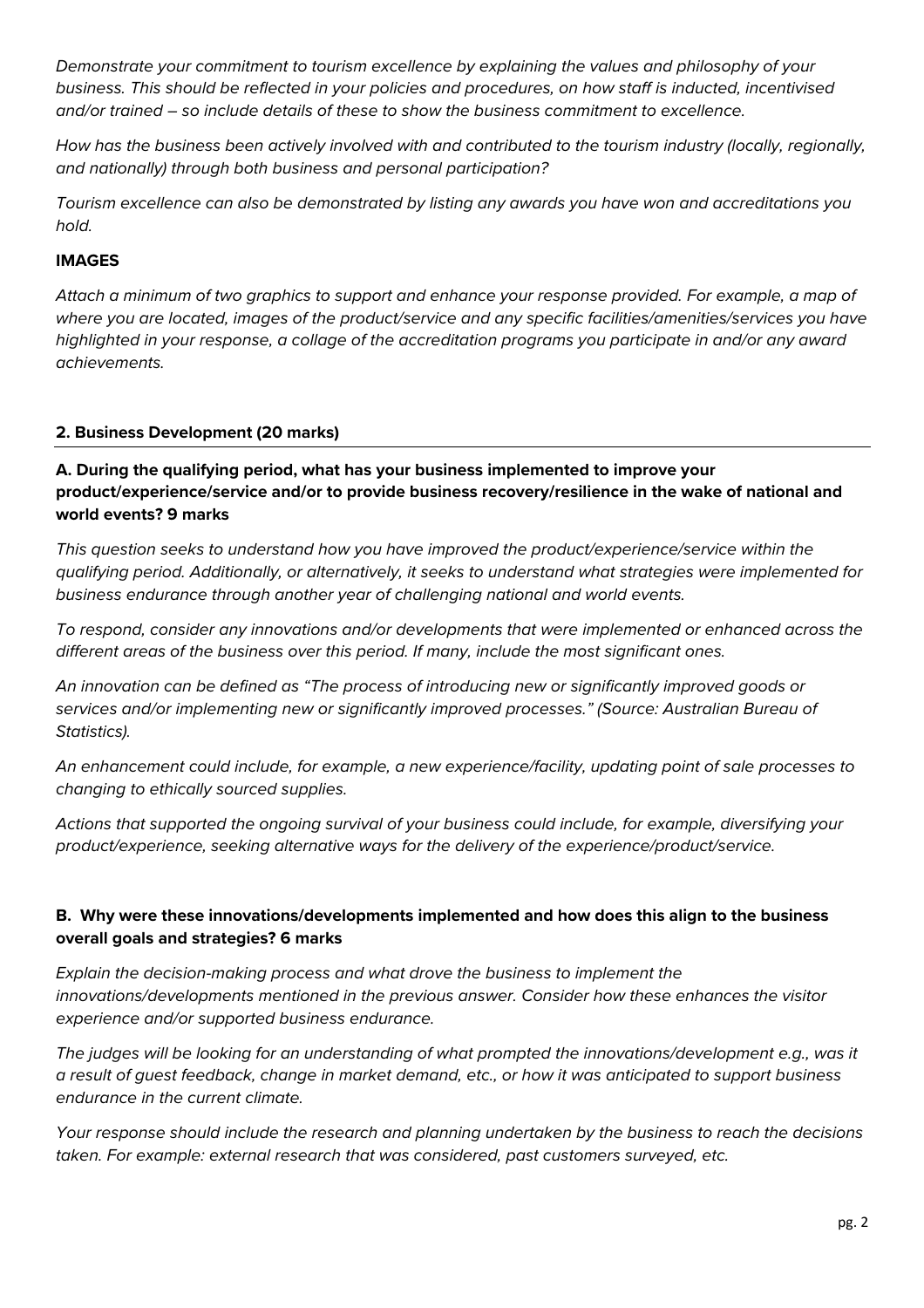*Include how the innovations/developments align with your business main goals and strategies. Ensure your goals are specific so you can link it to the outcomes in the next question.*

## **C. What were the outcome/s of the innovations/developments? 5 marks**

*Outline what measures you have in place to track the success of these innovations/developments.*

*Judges are looking for qualitive and quantifiable data that demonstrates what the expected outcomes of the innovations/developments were, and whether these were achieved.*

*If the anticipated outcomes were not reached, acknowledge this, and provide the judge with insight as to why. How did the business respond?*

*If outcomes are still pending provide what data is available and what the forecasted results may be.*

### **IMAGES**

*Attach a minimum of two graphics to support and enhance your response provided. For example, an image of any new products or facilities, posters promoting changes that have been implemented.* 

## **3. Marketing (20 marks)**

## **A. What marketing strategies did your business implement to maintain existing or attract new target markets? 9 marks**

*This question is looking for a clear understanding of how you are marketing to your target market/s.*

*Begin by outlining who you have aimed your marketing towards and demonstrate a clear understanding of this market. Consider, for example, who they are, where they are from, how old they are, how they purchase travel, what motivates and inspires them and how your product meets their expectations.* 

*Identify how the target market/s are right for your business. E.g. what research have you conducted tor used to determine your target customer?*

*You should then provide a clear overview of the innovative approaches you have taken to marketing and what you have done differently to attract or maintain your customers within the qualifying period. Consider, for example, social media, digital or interactive advertising, apps, product packaging, tactical or paid advertising campaigns, relationship marketing.*

## **B. Why were these strategies chosen? 6 marks**

*It is important that the judge understands whether the strategies were developed for business growth, business endurance, or whether the strategies were adopted to keep connected to your target market whilst normal business operations were unable to take place.* 

*Outline why these marketing strategies were selected by aligning with your target markets attributes as well as, where able, local, regional, or state marketing plans.* 

## **C. What was the result of these marketing strategies? 5 marks**

*Detail how these marketing activities mentioned in Q3.A have been successful.* 

*Use metrics to measure the outcomes and consider media coverage, social media engagement, increased web traffic, increased bookings etc.* 

#### **Images**

*Attach a minimum of two graphics to support and enhance your response. For example, images of marketing placement (social media screen shots, website, advertisements).*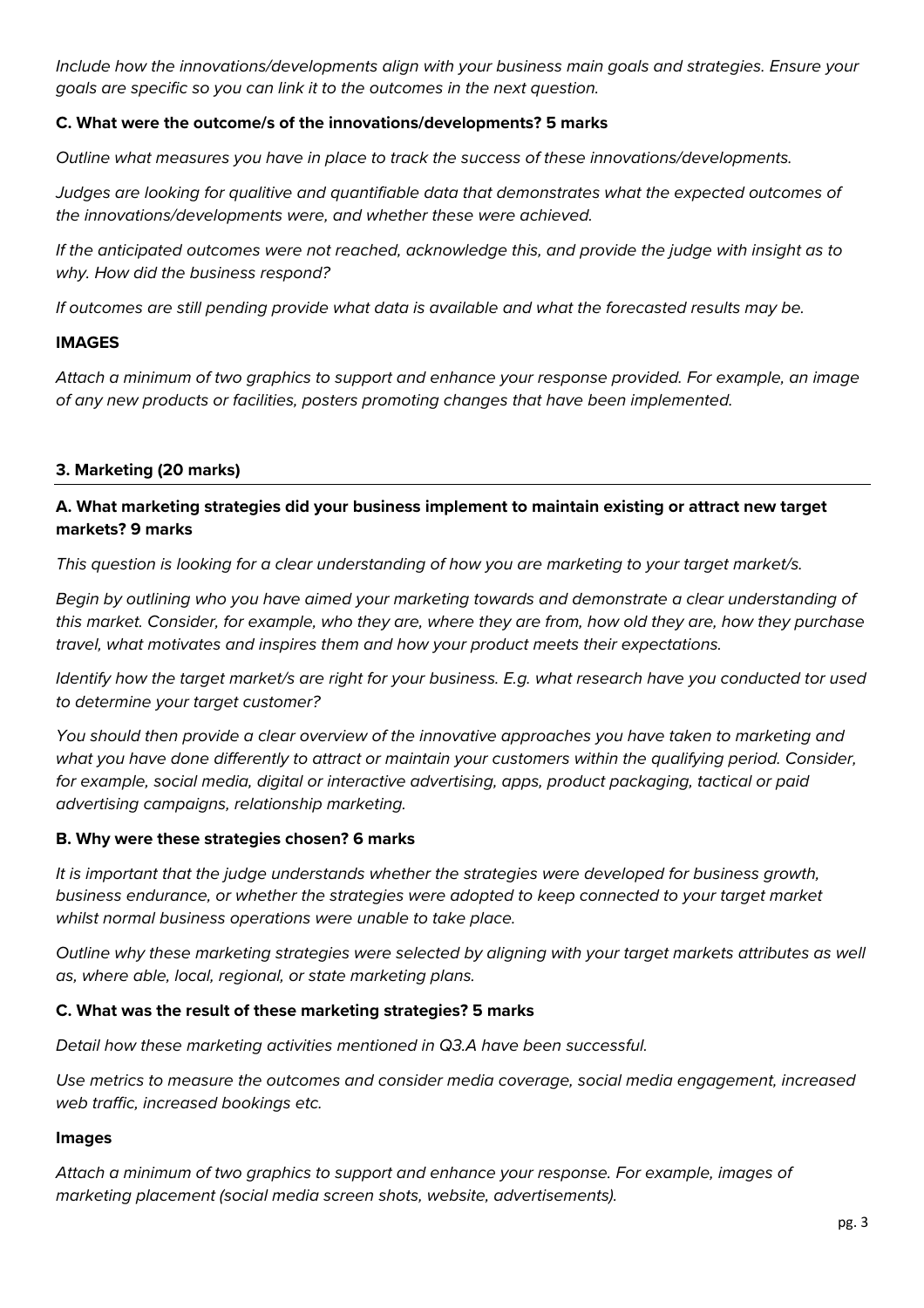### **4. Customer Experience (20 marks)**

#### **A. How does your business provide quality customer experiences? 10 marks**

*This question requires you to outline the practices you have put in place to ensure the delivery of highquality customer service throughout the visitor experience journey.* 

*For those businesses that had significant disruption during this qualifying period, consider how you provide quality customer experiences in the alternatives ways in which you operated, e.g., communicated to customers during changing restrictions, kept customers informed during closures etc.* 

*Outline how you are committed to quality customer service throughout all areas of the business. This could include staff training, service principles and policies, staff reward systems, etc.* 

*Consider all points of customer engagement e.g., email, phone, guest greetings/welcome and interaction during and after the experience.*

*Once you have provided an overview of how customer service is delivered, describe how your business monitors and assesses customer service to ensure continued quality delivery. For example, feedback forms, monitoring social media, blogs, mystery shoppers, etc.* 

### **B. Describe the inclusive practices you integrate across your business. 5 marks**

*As a part of your delivery of quality customer experiences you need to demonstrate how you consider visitors' special and specific needs and recognise the needs of a diverse community. This can include, but is not limited to, cultural, language, physical, intellectual, dietary, and other specific needs e.g., groups, special interest, LGBTQ, etc.*

*Provide examples of how you catered for customers with specific needs, explain the outcome or successes. A case study would be beneficial here.* 

*Refer back to your target markets – consider each market and what specific requirements you offer to those guests.*

#### **C. What processes does your business have in place to communicate with guests post visit? 5 marks**

*This question requires you to outline the practices you have put in place to ensure the delivery of highquality customer service post the experience.* 

*This could be EDMs of upcoming events or specials, responding to feedback or personalised emails.* 

*Consider how you actively encourage feedback and how feedback is used to improve the visitor experience. Provide a case study/example where you have implemented a change based on customer feedback and/or testimonials which further demonstrate outcomes of quality customer experiences.* 

#### **IMAGES**

*Attach a minimum of two graphics to support and enhance your response. For example, staff communications posters, flow charts of customer service processes, reception cards encouraging feedback.* 

#### **5. Responsible Tourism (10 marks)**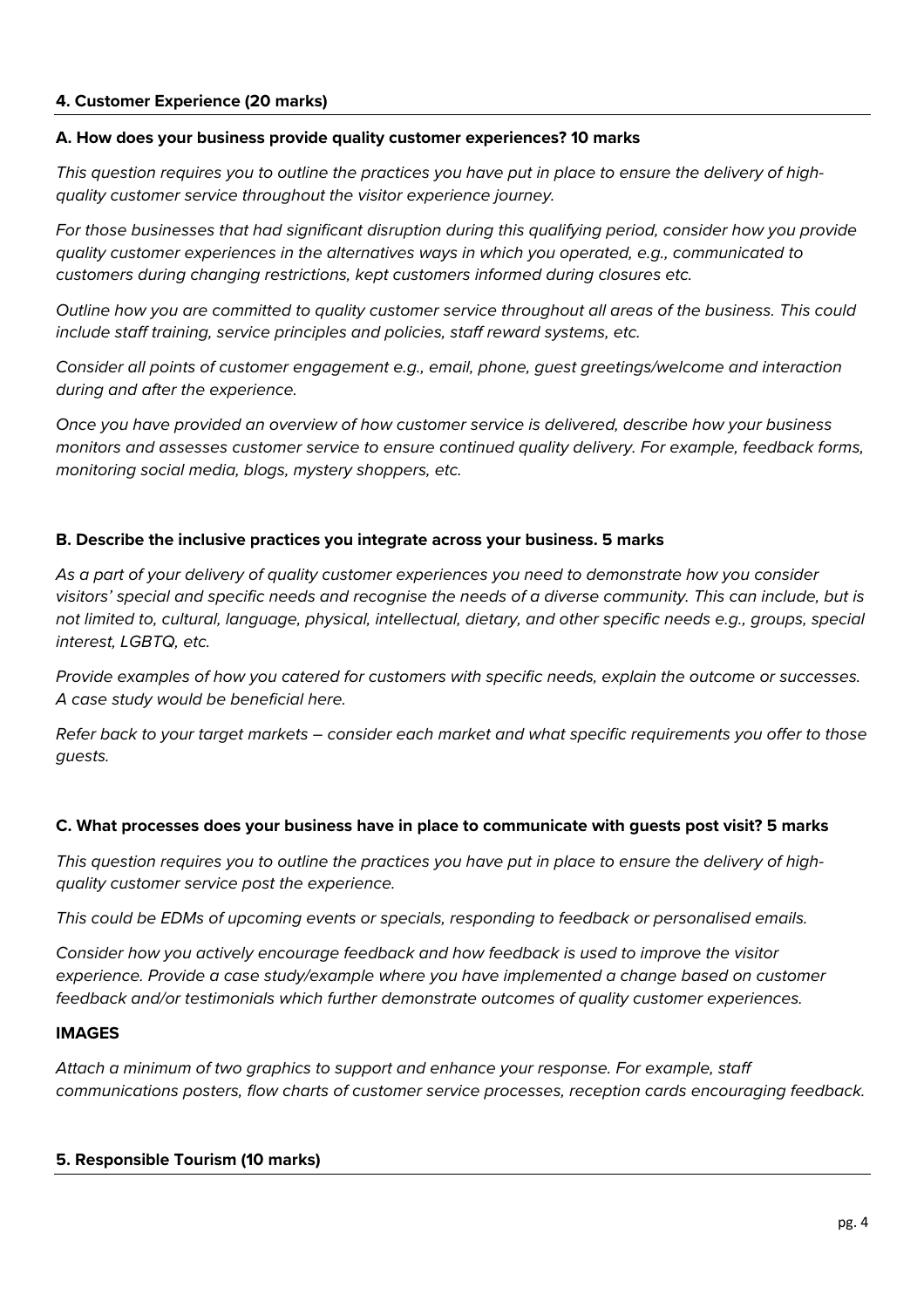# **A. How have you considered and progressed your environmental responsibilities during the qualifying period? 3 marks**

*This question requires you to outline how you have considered and acted on reducing or improving (whichever applied) your overall impact on the environment.* 

*Consider the following:*

- *How have you considered your environmental impact?*
- *What have you done to be environmentally responsible?*

*Some examples of how you demonstrate environmental responsibility are:*

• *Water conservation, waste management/reduction/recycling, fuel and energy reduction, carbon reduction/offset, reuse initiatives in place.*

*The inclusion of actual measurement data including the amounts saved/reduced in comparison to the previous year (or multiple years if you have good records) will enhance the response.*

# **B. How have you considered and progressed your social and economic responsibilities during the qualifying period? 4 marks**

*This question requires you to outline how you have considered and acted on supporting the local community and businesses.* 

*For social responsibilities your response should consider non-monetary examples.*

*Some examples of how you demonstrate social responsibility are:*

- *Supporting local businesses, product packaging, charitable donations, sponsorship, engagement with community groups*
- *Employing locals and the impact their employment has had on the person, mentoring other businesses, speaking at schools*
- *Work experience opportunities that are offered*
- *Offering gifts for the school raffle that allowed the school to raise money for an item they wouldn't have otherwise been able to afford*

*For economic responsibilities, detail how you support the local economy.* 

*Your response should include metric examples. Determine the percentage of total contribution. E.g., '75% of all our expenses were spent in X region."* 

*Some examples of how you can demonstrate economic responsibility are:*

- *Local purchasing, % of employment of local people.*
- *Operators who stock and sell a local artisan's products, or stock local produce in minibars/hampers/outlets and how the business has boomed because of it for the manufacturer/producer (or something similar)*
- *Waiving conference room fees for local not-for-profit groups to give them somewhere to meet which allows the group to keep going*

# **C. How have you considered and progressed your ethical responsibilities during the qualifying period? 3 marks**

*This question requires you to outline how you have considered and acted on your business ethical responsibilities.*

*Some examples of how you demonstrate ethical responsibility are:*